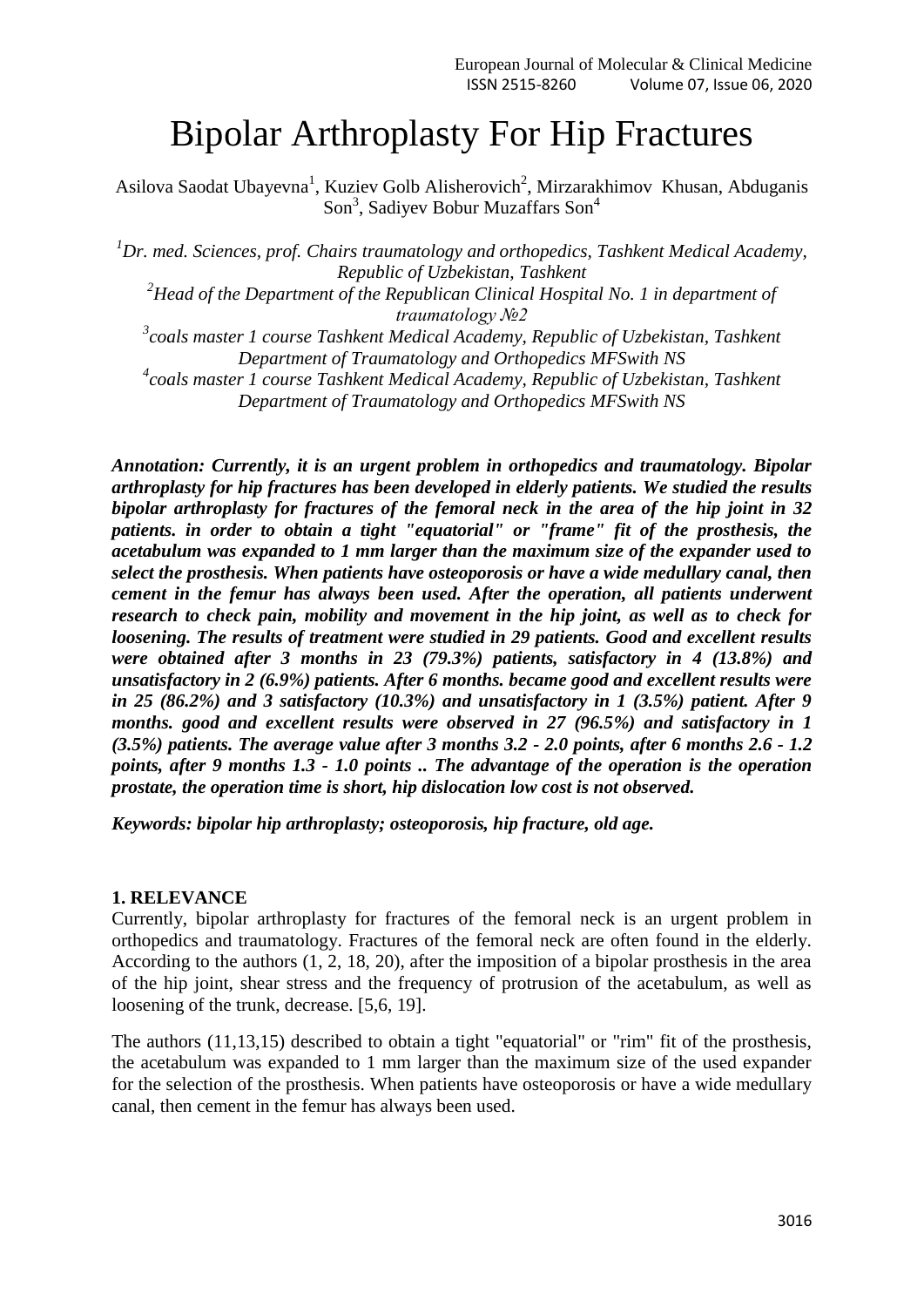The authors (17,22,24) indicate that the advantage of the bipolar design is the prostate operation, the operation time is short, greater stability and a decrease in the likelihood of dislocation as a result of the increased range of motion (14,18.)

and low cost.

Author. Bateman [1] in 1974 wrote the use of a bipolar implant for hip reconstruction, used mainly for fresh fractures in old age, aseptic necrosis and nonunions of the femoral neck. The researcher expanded the applications of the bipolar prosthesis to include conditions affecting the acetabulum, such as rheumatoid arthritis, osteoarthritis and avascular necrosis of the femoral head. He made a number of additional contributions based mainly on the use of the implant in post-traumatic conditions and aseptic necrosis of the femoral head.

*The aim of the study is*: To improve the results of treatment for hip fractures by improving the surgical treatment and rehabilitation of patients.

### **2. MATERIAL AND METHODS**

We observed 32 patients from 2018 to 2020 with hip fractures in the Department of Traumatology No. 2 of the RCH No. 1. At the age of 70 - 75 years in 5 patients, 76-80 years old in 21 patients and 81 and more years in 6. patients ... The average age at which the surgery was performed was 78 years. 21 of them were women, 11 were men. Operation was performed with cements in 5 patients and without cement in 27 patients. All patients underwent pelvic radiography with both hips - anteroposterior view in internal rotation and lateral projection of the affected thigh. All patients underwent preliminary examination, i.e., a clinical assessment of pain was carried out before and after surgery for pain, mobility, walking, loosening, drooping of the protrusion and acetabulum, and there was also a correspondence of the length of the legs. After preliminary preparation of the patients, the operations of placing the endoprosthesis with the Korentec prosthesis were performed.During the operation, the fixation of the prosthesis in some patients was additionally reinforced with bone cement, when the patients had osteoporosis or the femoral canal was wide. When patients had a narrow femoral canal, then we used an uncemented prosthesis. Radiographically checked the movement of the inner head in relation to the outer cup of the prosthesis.

 Post-operative care: When the patient is supine, a pillow is placed between the legs to support leg abduction. A long knee brace was placed between the legs when the patients were moved to the ward, and this device was used for a period of 7 days to 2 weeks.

After the operation, the patients began to walk 2 days later, and from the 3rd day they began active development with the help of an arthro bridge to develop the hip joint. On the 3rd day, the patients were forced to walk with partial load using a walker. On the 15th day after the operation, all the stitches were removed and full weight transfer was allowed with walking. On the 10th or 11th day, patients were discharged home with a recommendation that they should not sit cross-legged and squat, or should have used toilet chair. The patients were regularly examined after 1 month, 3 months, 6 months and after 1 and 3 years. The median follow-up was 3.50 years (range 2 to 4.5 years).

We studied the immediate results of treatment in all patients, long-term results in 32 (100%) patients. During the initial assessment of the effectiveness of treatment, in addition to radiographs for a fracture of the femoral neck, a clinical examination of patients after surgery was performed. The results of surgical treatment were studied, the criteria for evaluating the results of treatment were evaluated on the basis of the proposed 5 point scale of the proposed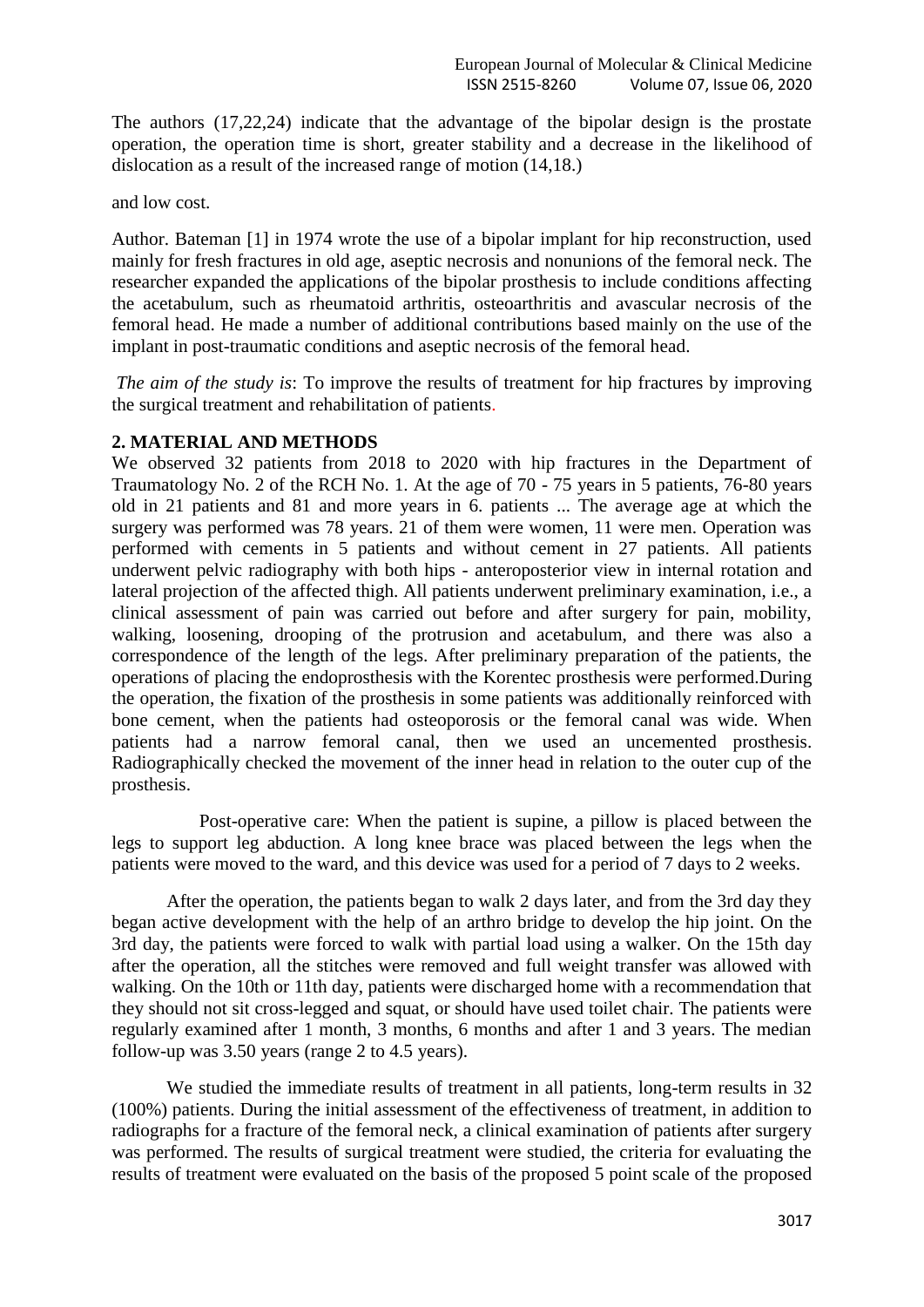computer PROGRAM No. DGU 09123. In this case, the assessment was carried out with an average value of points for 3 indicators to determine the improvement of clinical manifestations where:

An excellent result of 0-1.3 points is marked by the absence of pain, complete recovery of mobility and walking.

A good result is 1.4-2.9 points, while there is slight pain, with a slight limitation of mobility and walking.

Satisfactory score 3.0-4.2 points disturbing pain with visible limitation of mobility and walking.

Unsatisfactory result 4.3-5 severe pain, with visible limitation of mobility and not walking.

Assessment of the severity of pain syndrome according to the scale developed by us in patients with hip fractures before and after surgery.

|                         | <b>Before</b>  | After treatment      |                      |                | Score value    |
|-------------------------|----------------|----------------------|----------------------|----------------|----------------|
| The nature of the pain  | treatment      | 3<br>after<br>months | after<br>6<br>months | 12<br>months   |                |
| No pain                 | $\overline{0}$ | 21                   | 26                   | 31             | $\overline{0}$ |
| Tolerable pain<br>(one) | $\overline{2}$ | 6                    | $\overline{4}$       |                |                |
| Disturbing pain<br>(2)  | 3              | 5                    | $\overline{2}$       | $\overline{0}$ | $\overline{2}$ |
| Strong pain<br>(3)      | 18             | $\theta$             | $\theta$             | $\theta$       | 3              |
| Terrible pain<br>(4)    | 5              | $\theta$             | $\overline{0}$       | $\overline{0}$ | $\overline{4}$ |
| Unbearable pain (5)     | 3              | $\theta$             | $\overline{0}$       | $\theta$       | 5              |
| Total<br>Average score  | 4,2            | 2,8                  | 1,9                  | 0,5            |                |

Table 1.

The table shows that before treatment, 18 patients had severe pain, 5 patients had terrible pain and 3 patients had unbearable pain. This character of pain disappeared after 3 months. ... The mean score before surgery was 4.2; after surgery it became 2.8.

After treatment after 6 months. pain was absent in 26 patients, tolerable pain was in 6 patients and disturbing in 5 patients. The mean score was 1.9. After treatment 12 months later. pain was absent in 31 patients, tolerable pain was in 1 patient. The average score became 0.5. These indicators confirm the effectiveness of bipolar surgical treatment in elderly patients.

We have studied the degree of mobility of the hip joint in the observed patients (Table 2).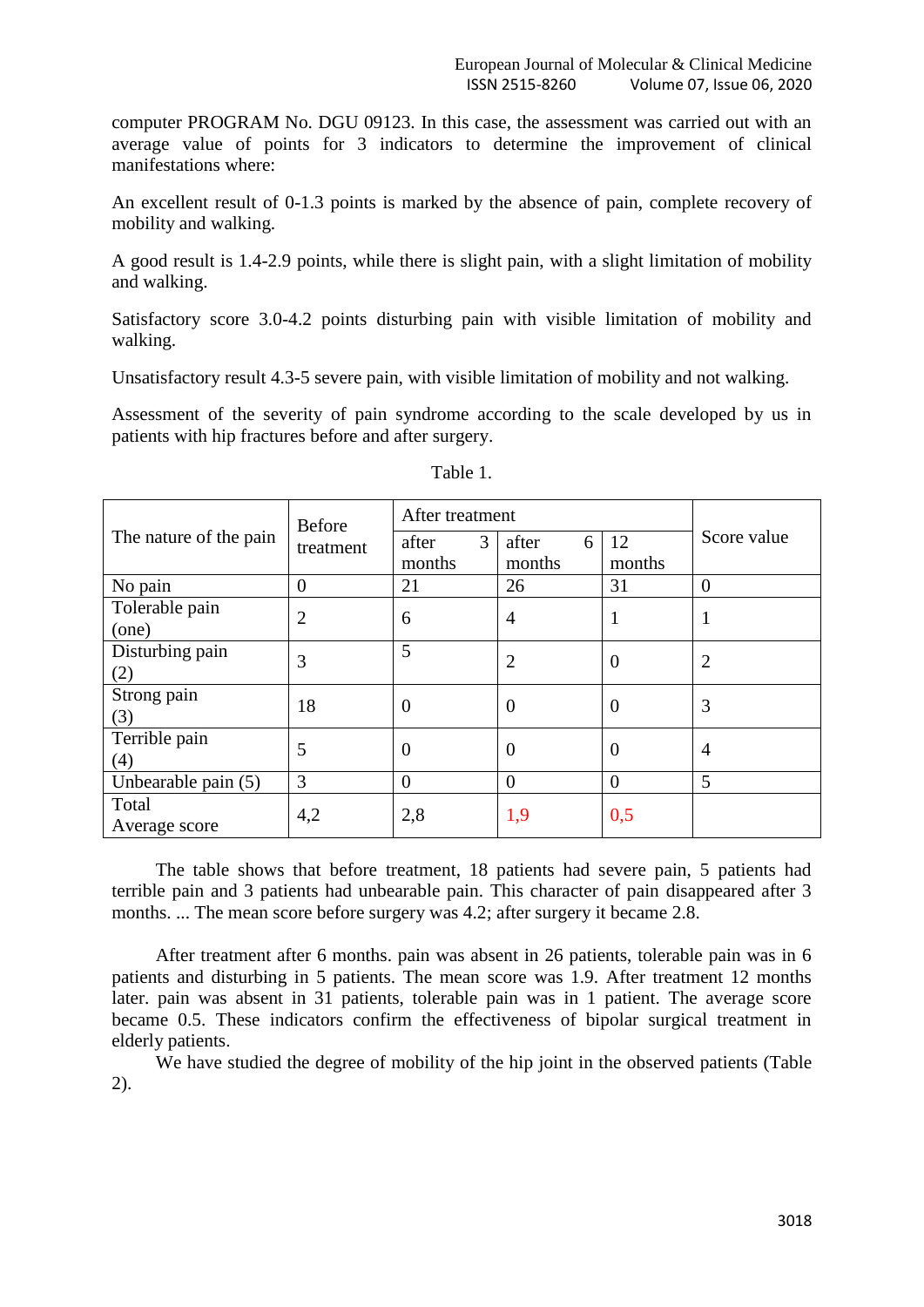| of<br>Degree                  | The degree of mobility of the hip joint in points |                 |                |                |       |                              |
|-------------------------------|---------------------------------------------------|-----------------|----------------|----------------|-------|------------------------------|
| mobility                      | <b>Before</b><br>treatment                        | After treatment |                |                | Total | Normative<br>value of points |
|                               |                                                   | Aft             | Aft            | Aft            |       |                              |
|                               |                                                   | 3<br>er         | 6<br>er        | 12<br>er       |       |                              |
|                               |                                                   | months.         | months.        | months.        |       |                              |
| flexion:                      | $\overline{0}$                                    | $21 -$          | 26             | 29             |       | $\boldsymbol{0}$             |
| than<br>90<br>more            |                                                   |                 |                |                |       |                              |
| degrees,                      |                                                   |                 |                |                |       |                              |
| abduction: up to              |                                                   |                 |                |                |       |                              |
| 30 degrees                    |                                                   |                 |                |                |       |                              |
| flexion: 80 - 90              |                                                   | 5               | $\overline{4}$ | $\overline{2}$ |       | 1,3                          |
| degrees,                      |                                                   |                 |                |                |       |                              |
| abduction:<br>less            |                                                   |                 |                |                |       |                              |
| than 15 degrees               |                                                   |                 |                |                |       |                              |
| flexion: 60 - 80              |                                                   | $\overline{4}$  | $\overline{2}$ | $\mathbf{1}$   |       | 1.4                          |
| degrees<br>the                |                                                   |                 |                |                |       |                              |
| patient can reach<br>the foot |                                                   |                 |                |                |       |                              |
| flexion: 40                   | $\overline{2}$                                    | $\overline{2}$  |                |                |       | 2,9                          |
| - 60 degrees                  |                                                   |                 |                |                |       |                              |
| flexion less                  | 6                                                 |                 |                |                |       | $\overline{3}$               |
| than 40 degrees               |                                                   |                 |                |                |       |                              |
| position                      |                                                   |                 |                |                |       |                              |
| movement,<br>no               | 24                                                |                 |                |                |       | 4,2                          |
| slight                        |                                                   |                 |                |                |       |                              |
| deformation                   |                                                   |                 |                |                |       |                              |
| ankylosis in a                |                                                   |                 |                |                |       | 5                            |
| vicious position              |                                                   |                 |                |                |       |                              |
| Total                         |                                                   |                 |                |                |       |                              |
| Average score                 | 4,5                                               | 2,76            | 1,4            | 0,9            |       |                              |

|  | Table 2 Preoperative hip mobility |  |  |  |
|--|-----------------------------------|--|--|--|
|--|-----------------------------------|--|--|--|

It can be seen from the table when assessing the degree of joint mobility before surgery, patients did not have ankylosis in a vicious position; before treatment, the majority of 24 patients had no movement and slight deformity. After treatment, mobility gradually recovered after 3 months. in 21 patients after 6 months. in -26 patients and after 12 months. in 29 patients, flexion: more than 90 degrees, abduction: up to 30 degrees

The mean score before treatment was 4.5 points. After treatment, after 3 months. 2.76, the score became after 6 months. 1.4 and after 12 months. 0.9. These indicators show the effectiveness of bipolar surgical treatment in elderly patients.

The severity of hip fractures is also reflected by walking. As can be seen from Table 3, out of 32 (100%) observed 26 patients before treatment could not walk and only 6 patients walked with crutches and a rope (Table 3).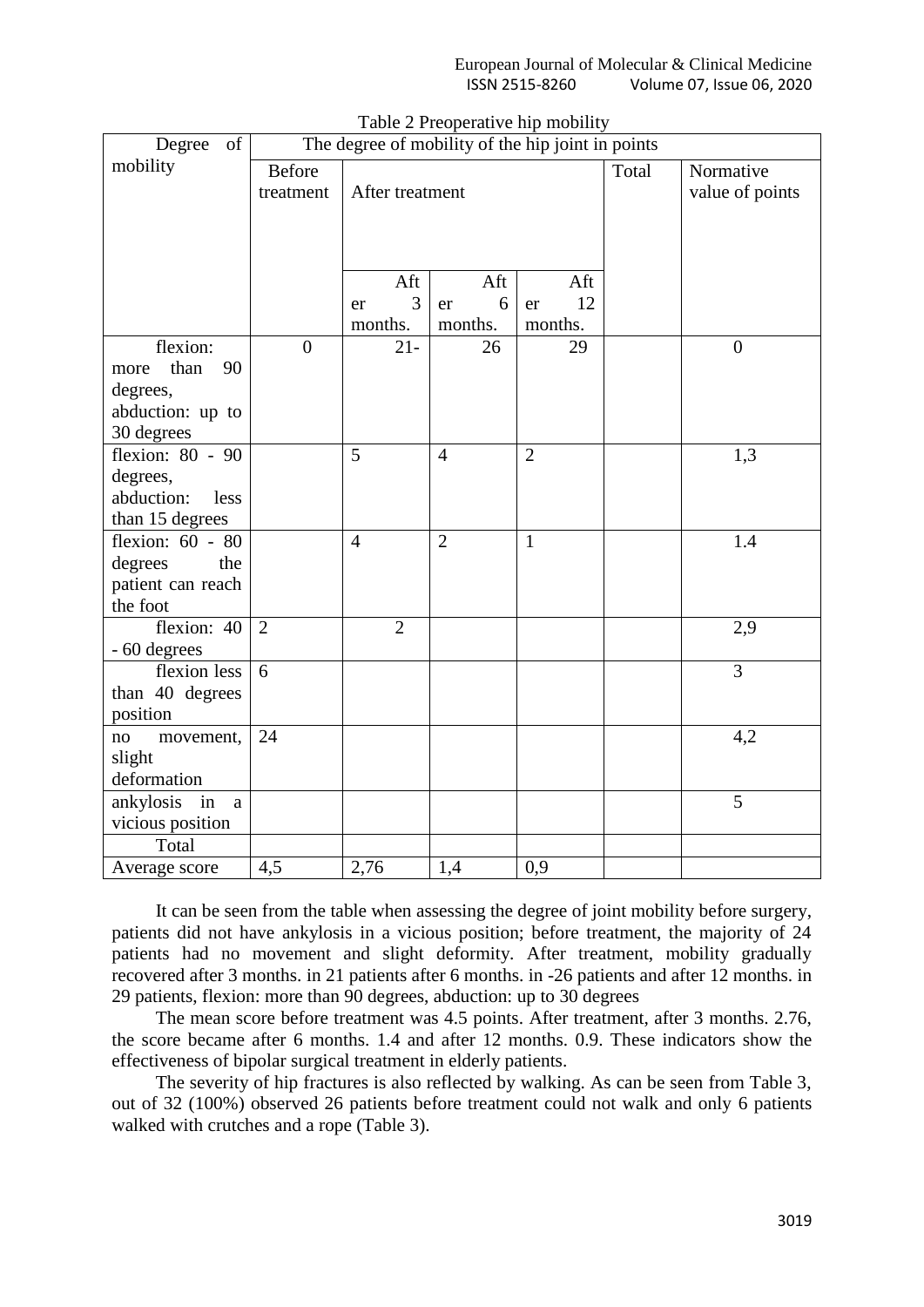| <i>research</i> of the state of waiking in patients with mp flactures<br>Walking<br>Assessment of the state of walking in points |                 |                |                |                |           |                |
|----------------------------------------------------------------------------------------------------------------------------------|-----------------|----------------|----------------|----------------|-----------|----------------|
| condition                                                                                                                        | After treatment |                |                |                | Normative |                |
|                                                                                                                                  | <b>Befo</b>     | after<br>3     | after<br>6     | after<br>9     |           | value<br>of    |
|                                                                                                                                  | re              | months         | months         | months         |           | points         |
|                                                                                                                                  | treatment       |                |                |                |           |                |
| norm                                                                                                                             | $\overline{0}$  | 23             | 28             | 29             |           | $\overline{0}$ |
| no cane but                                                                                                                      |                 | $\overline{5}$ | $\overline{3}$ | $\overline{2}$ |           | 1,3            |
| slight limp                                                                                                                      |                 |                |                |                |           |                |
| with a cane -                                                                                                                    |                 | $\overline{2}$ | $\mathbf{1}$   | $\mathbf{1}$   |           | 1,4            |
| can walk for                                                                                                                     |                 |                |                |                |           |                |
| a long time,                                                                                                                     |                 |                |                |                |           |                |
| for a short                                                                                                                      |                 |                |                |                |           |                |
| time                                                                                                                             |                 |                |                |                |           |                |
| without<br>a                                                                                                                     |                 |                |                |                |           |                |
| cane<br>and                                                                                                                      |                 |                |                |                |           |                |
| limping                                                                                                                          |                 |                |                |                |           |                |
| using<br>one                                                                                                                     |                 | $\overline{2}$ |                |                |           | 2,9            |
| cane for less                                                                                                                    |                 |                |                |                |           |                |
| than 1 hour;                                                                                                                     |                 |                |                |                |           |                |
| difficult                                                                                                                        |                 |                |                |                |           |                |
| without<br>a                                                                                                                     |                 |                |                |                |           |                |
| cane                                                                                                                             |                 |                |                |                |           |                |
| with<br>canes                                                                                                                    | $\mathbf{1}$    |                |                |                |           | 3              |
| only                                                                                                                             |                 |                |                |                |           |                |
| with<br>only                                                                                                                     | 5               |                |                |                |           | 4,2            |
| crutches                                                                                                                         |                 |                |                |                |           |                |
| can't walk                                                                                                                       | 26              |                |                |                |           | 5              |
| Total                                                                                                                            |                 |                |                |                |           | $\blacksquare$ |
| Average                                                                                                                          | 4.14            | 3.1            | 2,7            | 1,2            |           |                |
| score                                                                                                                            |                 |                |                |                |           |                |

| Table 3                                                           |
|-------------------------------------------------------------------|
| Assessment of the state of walking in patients with hip fractures |

After the operation, a significant improvement in walking was observed in patients approaching normal after 3 months. in 23 patients, after 6 months. in 28 patients and after 9 months. in 29 patients. The mean score before treatment was 4.14, after treatment after 3 months. 3.1, after 6 months. 2.7 and after 9 months. 1.2 points. These indicators indicate atraumaticity of the operation and faster recovery of mobility and walking of patients.

Long-term results were studied in 29 (91%) patients. (Table 4)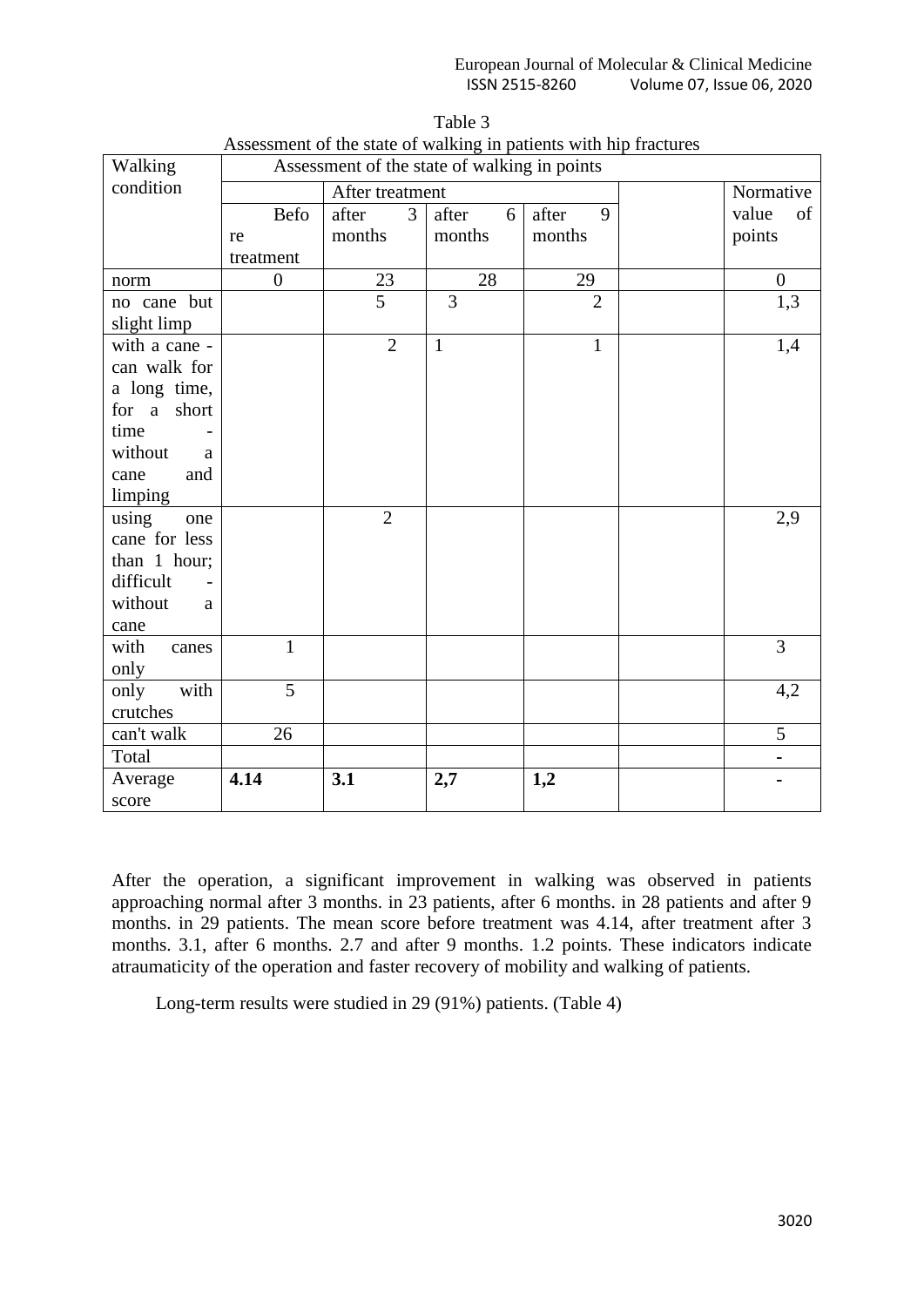| Assessment (score)            | $\ldots$<br>After 3 months (  | $\cdots$ $\cdots$ $\cdots$<br>After<br>6<br>months | After 9 months.               |
|-------------------------------|-------------------------------|----------------------------------------------------|-------------------------------|
| excellent $(0 -1.3)$          | 8 (27.6%)                     | 8 (27.6%)                                          | $10(38.4\%)$                  |
| Good (1.4-2.9)                | 15 (51.7%)                    | 17 (58.6%)                                         | $17(58.1\%)$                  |
| Satisfactory 3 - 4.2          | $4(13.8\%)$                   | $3(10.3\%)$                                        | $1(3.5\%)$                    |
|                               |                               |                                                    |                               |
| Unsatisfactory (4.3-5 points) | $2(6.9\%)$                    | $1(3.5\%)$                                         |                               |
| Average 2.4-1.3               | 29 (100%) 3.2 -<br>2.0 points | $(100\%)$<br>29<br>$2.6 - 1.2$<br>points           | 29 (100%) 1.3 - 1.0<br>points |

Table 4 Long-term bipolar hip arthroplasty

The table shows good and excellent results were after 3 months in 23 (79.3%) and satisfactory in 4 (13.8%) and unsatisfactory in 2 (6.9%) patients. After 6 months. became good and excellent results were in 25 (86.2%) and 3 satisfactory (10.3%) and unsatisfactory in 1 (3.5%) patient. After 9 months. good and excellent results were observed in 27 (96.5%) and satisfactory in 1 (3.5%) patients. The average value after 3 months is 3.2 - 2.0 points, after 6 months - 2.6 - 1.2 points, after 9 months - 1.3 - 1.0 points.

We give examples of patients: V.S. 78 years old she entered our office on 09.09.2020. with a diagnosis: Closed fracture of the femoral neck on the right. On 11 September 2020, the operation was performed: Endoprosthetics of the hip joint with a bipolar prosthesis Korintek. Before the operation, she was unable to walk - 5 points, there was no movement and slight deformity of the hip joint on the right - 4 points, terrible pain - 4 points Average value - 4.5 points

After the operation, the pain became tolerable - 1 points, flexion of the hip joint - 80 degrees, abduction - 15 degrees - 1.3 points and walking without a cane, but there is a slight chromate - 1.3 points. The average value is 1.2 points. The patient has an excellent result after the operation. These indicators indicate the effectiveness of a bipolar prosthesis in elderly patients.

Thus, a simpler and more enjoyable approach was to use and evaluate bipolar hip arthroplasty for hip fracture. There is sufficient evidence to evaluate this procedure, which has been successful in older patients. The advantage of the operation is the prostate of the operation, the operation time is short, dislocation of the hip is not observed and the cost is low.

### **3. CONCLUSIONS**

1. The advantage of bipolar arthroplasty for hip fracture is the operation of the prostate, the operation time is short, hip dislocation is not observed and the cost is low.

2. The mean score before treatment was 4.14, after treatment after 3 months. 3.1, after 6 months. 2.7 and after 9 months. 1.2 points. These indicators indicate the atraumatic nature of the operation and faster recovery of mobility and walking of patients.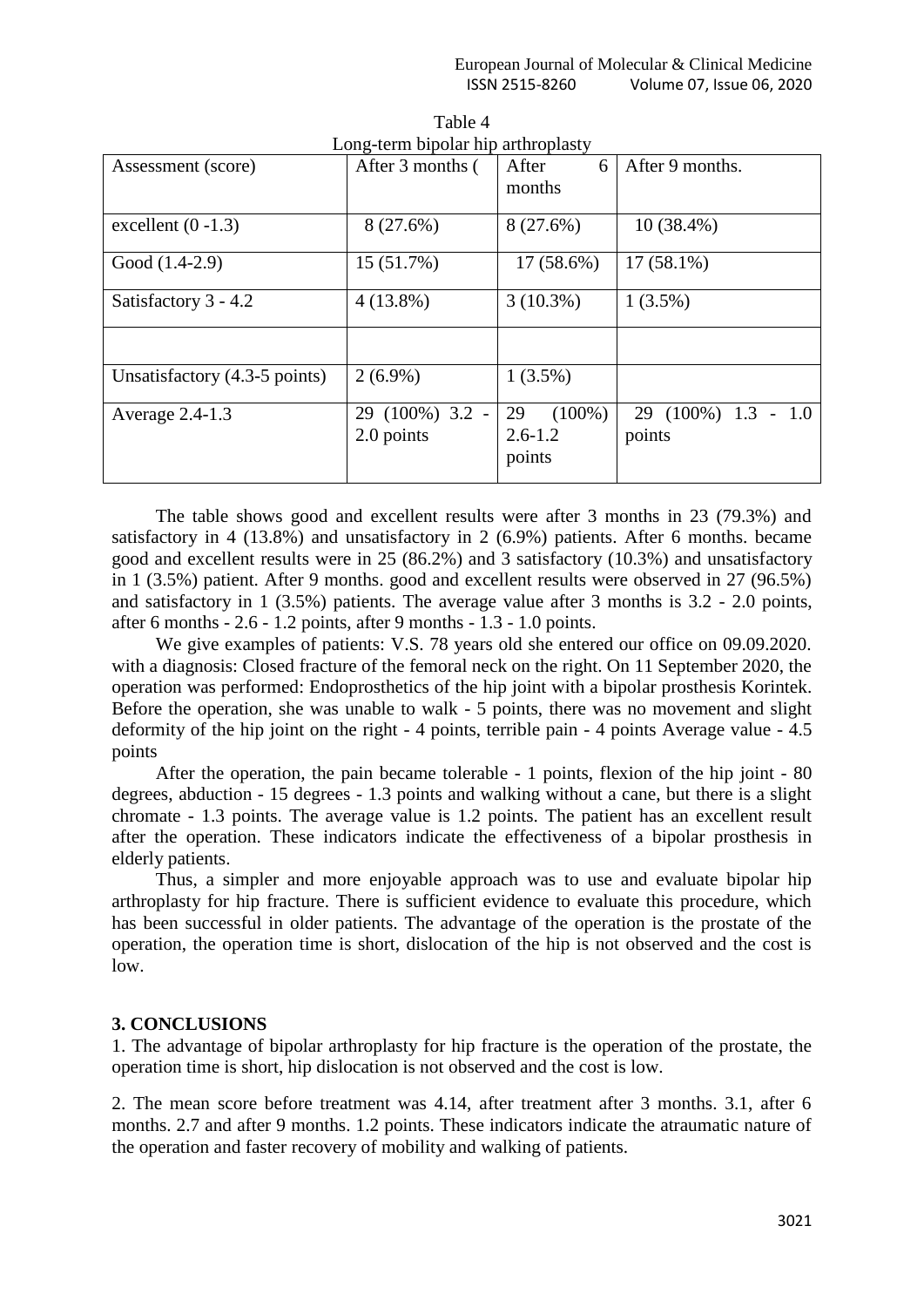3. Good and excellent results were in 3 months in 23 (79.3%) and satisfactory in 4 (13.8%) and unsatisfactory in 2 (6.9%) patients. After 6 months. became good and excellent results were in 25 (86.2%) and 3 satisfactory (10.3%) and unsatisfactory in 1 (3.5%) patient. After 9 months. good and excellent results were observed in 27 (96.5%) and satisfactory in 1 (3.5%) patients. The average value after 3 months is 3.2 - 2.0 points, after 6 months - 2.6 - 1.2 points, after 9 months - 1.3 - 1.0 points.

## **LITERATURE**

- [1]. Azizov M.Zh. Our experience of endoprosthetics for fractures and false joints of the femoral neck / M.Zh. Azizov, N.V. Stupin, F.M. Usmonov, A.R. Hoshimov et al. Traumatology and orthopedics in the modern spectrum: mater. VII Congress of Traumatologists - Orthopedists of Uzbekistan (5-6 Sept. 2008, Tashkent). - Tashkent, 2008. - P. 47-48
- [2]. M. Zh. Azizov, FM Usmonov [et al.] Endoprosthetics of the hip joint in fractures and pseudarthrosis of the femoral neck / // Surgery of Uzbekistan. - Tashkent, 2011. - N1. - C. 3-7
- [3]. Azizov M. Zh. Modern view of the treatment of fractures of the femoral neck in elderly and senile persons: scientific publication / M. Zh. Azizov, O. E. Valiev // Bulletin of emergency medicine: Scientific and practical journal / Association of doctors emergency medical care in Uzbekistan. - Tashkent: "Ozbekiston" publishing house. - 2019. - Volume 12 N 4. - P. 92-99
- [4]. Brizhan LK Application of the method of determining the orthopedic age in the treatment of patients with a fracture of the femoral neck: scientific publication / LK Brizhan, BP Buryachenko [et al.] // Clinical medicine. - M., 2015 .-- Volume 93 N2. - P. 76
- [5]. Baratov A.B. Treatment of femoral neck fractures in emergency traumatology / A.B. Baratov, A.R. Shukurullaev, M.B. Rakhmatov, Y. Kamolov, Zh. Yarlokobov // Endosurgical methods in traumatology and orthopedics: materials of the Republican scientific-practical conference (November 3, 2006, Bukhara). - Bukhara, 2006 .-- P. 41
- [6]. Belyakin S.A. Influence of concomitant diseases on the choice of a method for treating a fracture of the femoral neck in elderly and senile victims: scientific publication.
- [7]. Belyakin, S. N. Perekhodov, E. V. Peshekhonov, A. N. Ivashkin // Clinical Gerontology. - Moscow, 2011. - No. 3-4. - C. 13-17.
- [8]. 8.Geroeva E. V. Prevention of recurrent fracture of the femoral neck: scientific publication / E. V. Geroeva; E. V. Gerieva // Issues of economics and management for health managers. - M., 2009 .-- N7. - C. 44-45
- [9]. Gnetetsky S. F. Social significance and results of total hip arthroplasty in old age: scientific publication / S. F. Gnetetsky // Russian medical journal. - M., 2013 .-- N6. - S. 54-56.
- [10]. Dursunov A.M. External fixation in the surgical treatment of femoral neck fractures / A.M.Dursunov. - T: YURIST-MEDIA MARKAZI, 2014 .-- 112 p.
- [11]. Dudani BG, Azam SM, Madhukeshwar GV: Bipolar hemiarthroplasty for fractures of the neck of femur in the elderly, Ind J Orthop. 2004; 38: 12-15.
- [12]. Zagorodny N.V. Compression method of osteosynthesis of femoral neck fractures: scientific publication / N.V. Zagorodny, E.A. Zharmukhambetov // Vestn. Grew up. University of Friendship of Peoples. - M., 2005. - No. 1. - S. 98-101.
- [13]. Kavalsky G.M. Differentiated approach to the treatment of femoral neck fractures in elderly and senile patients: scientific publication / G.M. Kavalsky, L.L. Silin, S.V. Donchenko, V.V. Kostyukov // Medical assistance. - M., 2005. - No. 1. - C. 27-30. -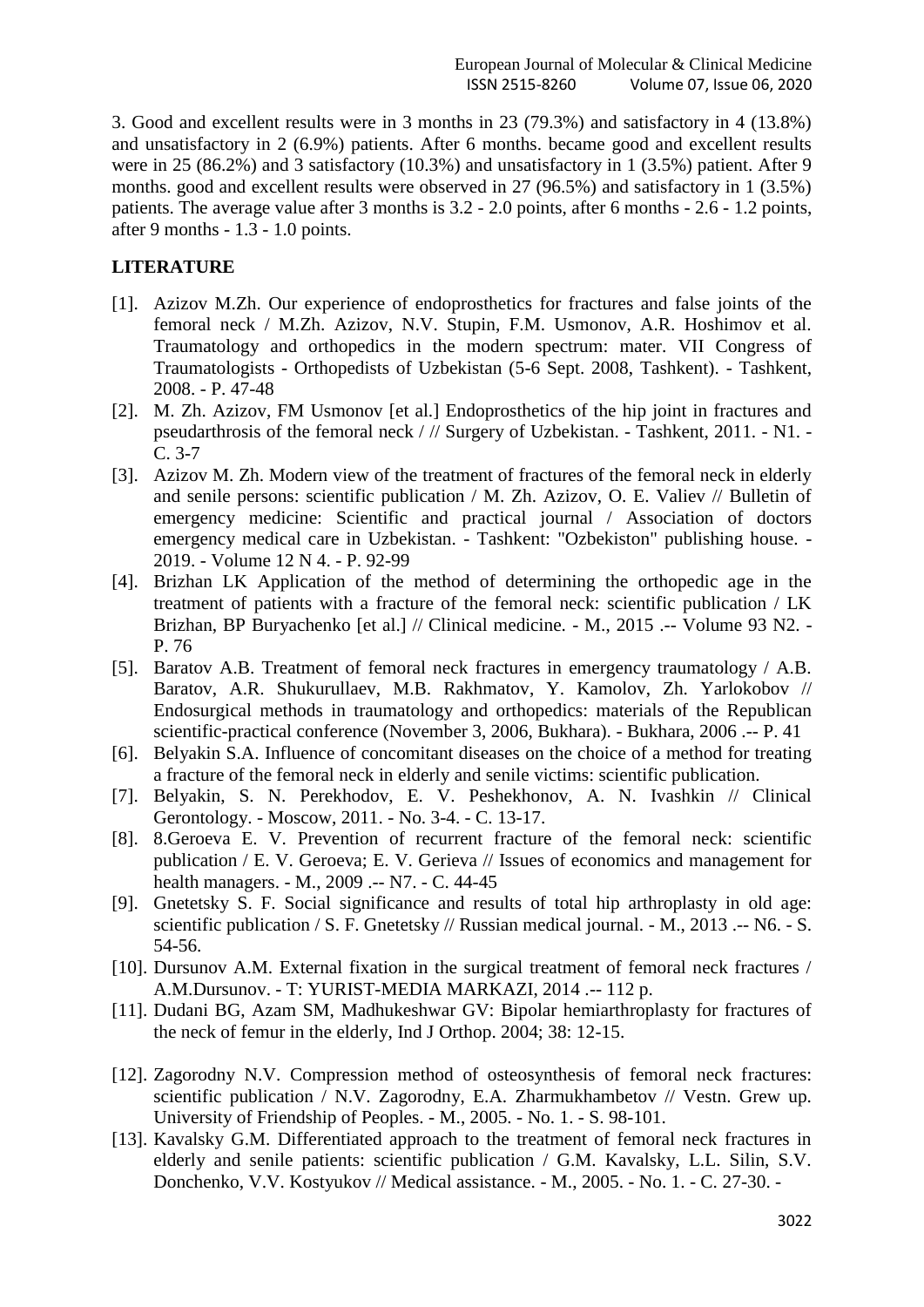- [14]. Kazakov S.K. Endoprosthetics for diseases and injuries of the hip joint with an assessment of the quality of life / S.K. Kazakov // Central Asian Medical Journal. - Bishkek, 2008. - No. 6. - C. 502-504
- [15]. Kavalerskiy G. M [et al.] Hip arthroplasty in patients with pseudarthrosis of the femoral neck: scientific publication // Bulletin of traumatology and orthopedics named. N.N. Priorova. - M., 2016 .-- N1. - S. 21-26.
- [16]. Klyuchevsky V.V. Endoprosthetics for femoral neck fractures: scientific publication / V.V. Klyuchevsky, S.I. Gilfanov, V.V. Danilyak, M.V. Belov et al. // Bulletin of Traumatology and Orthopedics. - Moscow, 2009. - No. 3. - C. 21-25
- [17]. Lazarev A.F. Features of endoprosthetics of the hip joint for femoral neck fractures / A.F. Lazarev, A.O. Ragozin, E.I. Malt, M.G. Kakabadze // Vestn. traumatology and orthopedics them. N.N. Priorova. - M., 2003. - No. 2. - C. 3-8.
- [18]. Hiroshi I, Matsuno T, Kaneda K: Bipolar hip arthroplasty for osteone¬crosis of the femoral head - a 7 to 18 years follow up. Clin Orthop 2000; 374: 201.
- [19]. Chan Y, Shih C: Bipolar versus total hip arthroplasty for hip osteone¬crosis in the same patient. Clin Orthop. 2000; 379: 169-177.
- [20]. Floren M, Lester D: Outcomes of total hip arthroplasty and contralat¬eral bipolar hemiarthroplasty: a case series. J Bone Joint Surg (Am). 2003; 85-A (3): 523-6
- [21]. Lazarev A.F. Endoprosthetics or osteosynthesis for hip fractures: scientific publication / A. F. Lazarev, E. I. Solod // Actual problems of traumatology and orthopedics: Materials of scientific and practical. conf. (Samarkand, November 7, 2014). - Samarkand, 2014. - P. 131-132
- [22]. Menshchikova O. A. Acute postoperative mental disorders in elderly and old patients with hip fractures during hip arthroplasty: the role of anemia and allogeneic transfusion: scientific publication / O. A. Menshchikova, V. V. Kuzmin, S. I. Solodushkin // The genius of orthopedics. - Kurgan, 2012. - No. 3. - S. 80-84.
- [23]. Menshchikova O. A. Postoperative anemia and the risk of myocardial infarction in elderly and senile patients after total hip arthroplasty: scientific publication / O. A. Menshchikova, V. V. Kuzmin, S. I. Solodushkin // Genius of Orthopedics ... - Kurgan, 2014. - N4. - S. 39-44.
- [24]. Mirzaidov A.M. The results of treatment of femoral neck fractures in elderly people. Mirzaidov, Z.A. Sharapov // Endosurgical methods in traumatology and orthopedics: materials of the Republican scientific-practical conference (November 3, 2006, Bukhara). - Bukhara, 2006. - P. 79
- [25]. Soldatov Yu.P. The results of using a monolateral spoke-rod device in the treatment of patients with fractures of the femoral neck: scientific publication / Yu.P. Soldatov, A.S. Allakhverdiev // Actual problems of traumatology and orthopedics: Materials of scientific-practical ... conf. (Samarkand, November 7, 2014). - Samarkand, 2014 .-- P. 172-174.
- [26]. Fedoseev A. V. Choice of the method of surgical treatment and rehabilitation of patients with medial fractures of the femoral neck: scientific publication / A. V. Fedoseev, A. A. Litvinov, PS Filonenko // Palliative medicine and rehabilitation. - M., 2006 .-- N4. - C. 19-22
- [27]. Khudaibergenov M. Arthroplasty of the hip joint for a fracture of the femoral neck: scientific publication / M. Khudaibergenov // Doctor. - M., 2018 .-- Volume 29 N8. - S. 81-84.
- [28]. Yusupov N.A. Errors and complications of surgical treatment of fractures of the femoral neck: scientific publication / N. A. Yusupov, A. K. Yuldashev // Actual problems of traumatology and orthopedics: materials of the IX Congress of orthopedic